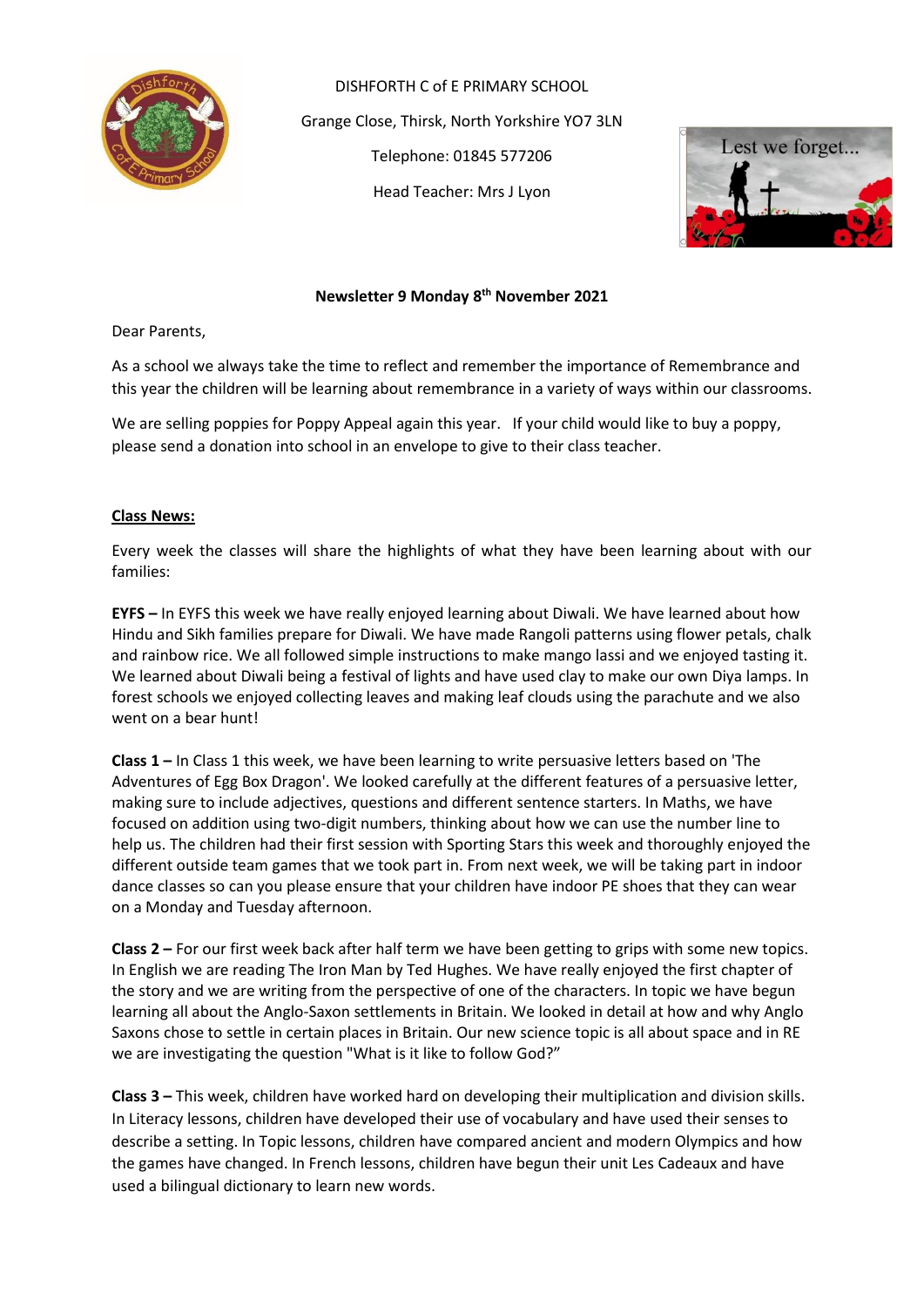### **Class 3 Teacher Appointment for January 2022**

As many families know, Miss Wells is leaving Dishforth CE Primary School at Christmas after eleven years of working at the school and we shall all miss her very much. Miss Wells has been a dedicated and very supportive colleague for many years and we all wish her the very best of luck for the future.

I am pleased to announce that school has appointed Miss Libby Ungerechts who will teach Class 3 from January. Miss Ungerechts is currently teaching in a very large North Yorkshire school and is relocating to the Northallerton area at Christmas.

Miss Ungerechts will be visiting school on a number of days throughout this half term in order to get to know the children and aid a smooth transition to the school prior to her appointment in January.

### **Billy Bob Buttons – author visit 9th November**

The award-winning, bestselling children's author, Billy Bob Buttons, will be visiting this school on the AFTERNOON of Tuesday 9<sup>th</sup> November.

He is the author of sixteen very popular children's books including Felicity Brady and the Wizard's Bookshop, the bestselling Muffin Monster, Tiffany Sparrow Spook Slayer, The Cool Kids Book Prize winner, WIDE AWAKE, and the UK People's Book Prize winner and bestseller, I think I Murdered Miss. Last year, this book sold over 40,000 in the UK alone and won the 2014 UK People's Book Prize.

Every year, he meets with approx. 50,000 primary school children to deliver his popular literacy workshops. Throughout the afternoon, he will be delivering the workshops to KS1 and KS2 children focusing on Planning a Story, Adventure Writing and Characters.

There will also be an opportunity for your child to meet Mr. Buttons and buy a signed and dedicated book. Attached to this letter is a price list plus lots of information on the different books they can pick from. If you wish your child to buy a signed book, simply put the money (the author will have change with him) in an envelope (with your child's name and class written on the front) and hand it to the school office / class teacher as soon as possible.

Mr. Buttons will be doing the book signing at the end of the school day, so if parents wish to meet him and help their child pick a book, they can do so then.

### **Anti-Bullying Week – week commencing 15th November**

The Anti-Bullying Alliance asked more than 400 young people, parents, and teachers what they wanted from this year's Anti-Bullying Week. They answer was clear – they wanted it to be about hope and the positive and kind things we can do to combat bullying and spread more kindness.

Kindness is more important today than it has ever been. The isolation of the last year has underlined how little acts of consideration can break down barriers and brighten the lives of the people around us. This is one of the reasons that **'One Kind Word'** has been chosen as the theme of Anti-Bullying Week taking place from 15th to 19th of November 2021 and the children will undertake a variety of learning activities around this theme.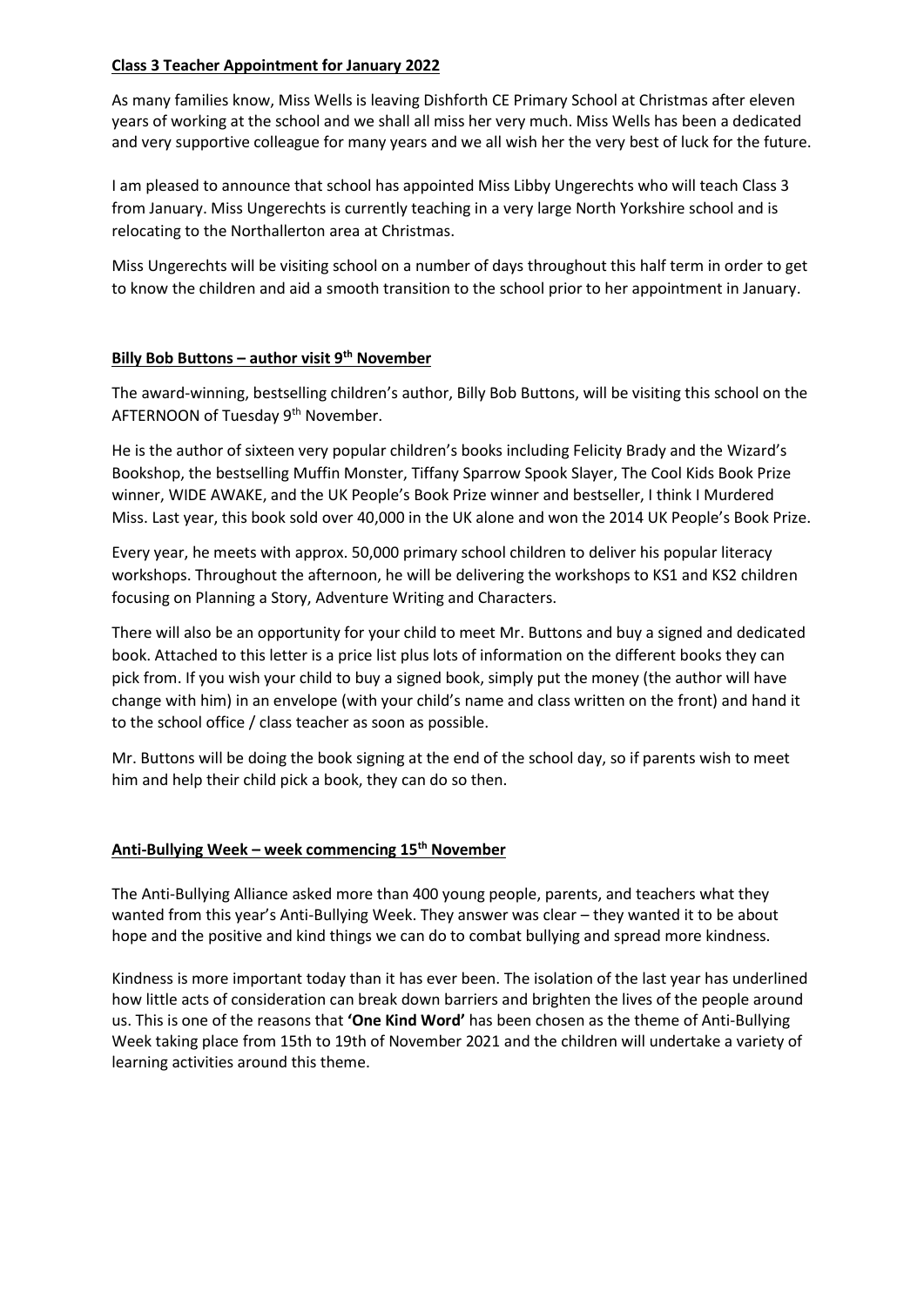## **Children in Need – Friday 19th November**

We will be supporting Children in Need day on Friday 19<sup>th</sup> November, so if you 'spot' any of the fundraising items on sale and want to buy in advance please feel free to do so. Children will get a chance to wear/use them on the day in school as we are holding a non-uniform day and ask that children bring in £1 donation.



# **Applying for a School Place for September 2022 – Moving from Nursery to Reception**

If your child was born between 1 September 2017 and 31 August 2018 they are due to start school in 2021-22. The [primary school application](https://www.northyorks.gov.uk/applying-place-primary-school) round is now open and **the deadline to apply is 15th January 2022**.

### **AWARDS**

### **Celebration Assembly**

On Friday, we had our Celebration Assembly. This week the following children were given our weekly awards;

### **Ribbons**



**EYFS** – The ribbon this week goes to someone for persevering to develop his fine motor skills, especially in writing his name and using scissors. Well done Thomas!

**Class 1 –** The ribbon this week goes to someone for her resilience and perseverance when making mistakes. Well done, Felicia!

**Class 2** – The ribbon this week goes to someone who has worked incredibly hard in maths, showing really good problem solving and perseverance. Well done, Chloe!

**Class 3** – The ribbon this week goes to someone for his excellent multiplication work in maths. He showed confidence in his methods and was able to explain this to his peers. Well done, Jack R!

#### **Values in Action**

This week our Values Award goes to Kingsley for the shining example of respect. Kingsley treats everyone the same and is respectful when he is playing with his friends at the netball hoop.



Kingsley was nominated by Jack R.

Well done, Kingsley!

Kind regards,

J M Lyon - Head Teacher